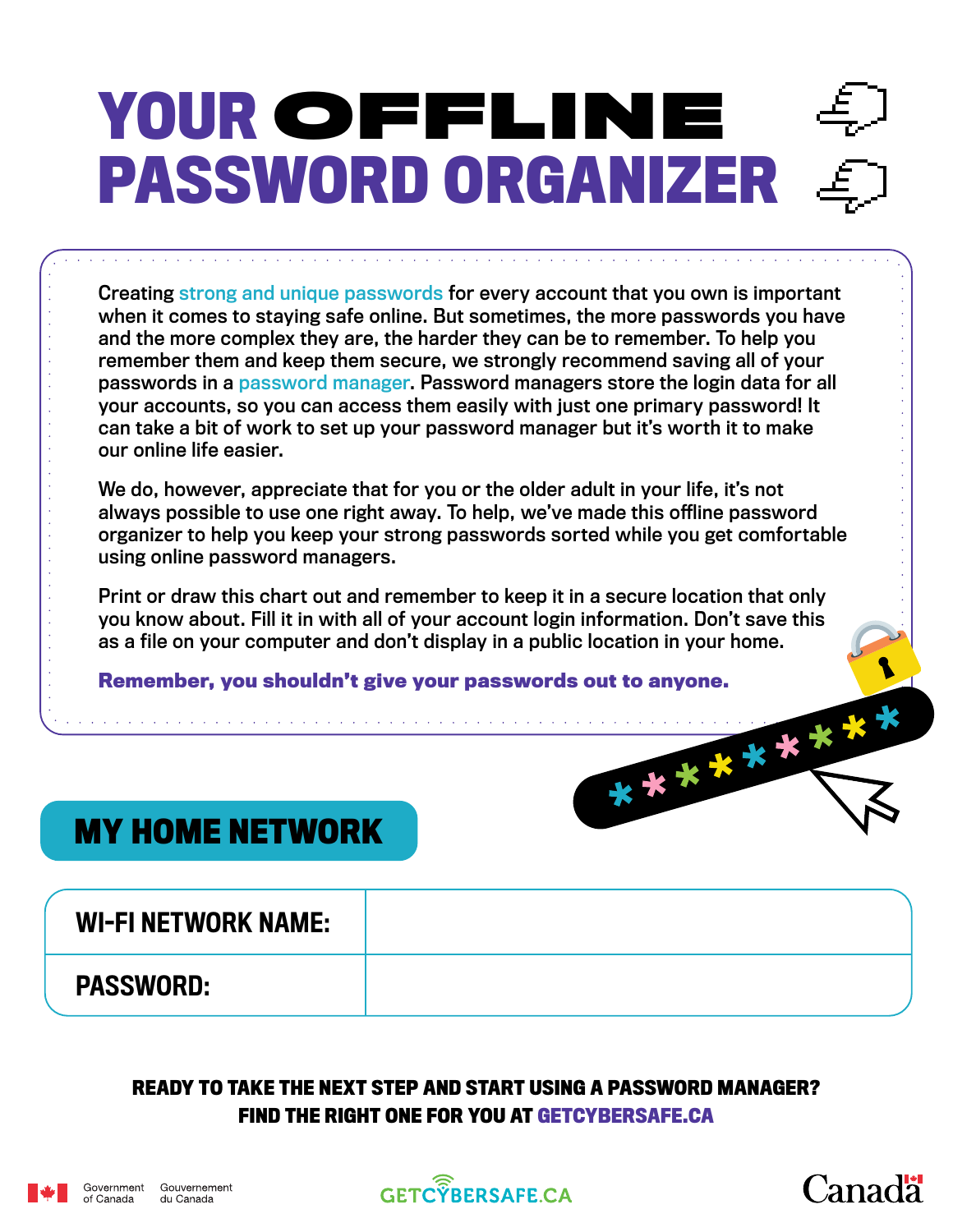### ACCOUNT:

| <b>DATE</b><br><b>CHANGED</b> | <b>USERNAME</b> | <b>PASSWORD</b> | <b>EMAIL OR</b><br><b>PHONE #</b><br><b>ATTACHED</b><br><b>TO ACCOUNT</b> | <b>NOTES</b> |
|-------------------------------|-----------------|-----------------|---------------------------------------------------------------------------|--------------|
|                               |                 |                 |                                                                           |              |
|                               |                 |                 |                                                                           |              |
|                               |                 |                 |                                                                           |              |
|                               |                 |                 |                                                                           |              |
|                               |                 |                 |                                                                           |              |



**Make sure you change your router's default username and password to something unique.**



**Avoid putting the passwords for your most sensitive accounts (like your banking or CRA accounts) in this organizer. These are passwords that you should keep stored in your brain!**



**As an extra layer of security, try to write down hints or a secret but recognizable code that only you know for your password instead of the actual or entire password.**

**READY TO TAKE THE NEXT STEP AND START USING A PASSWORD MANAGER? FIND THE RIGHT ONE FOR YOU AT GETCYBERSAFE.CA**





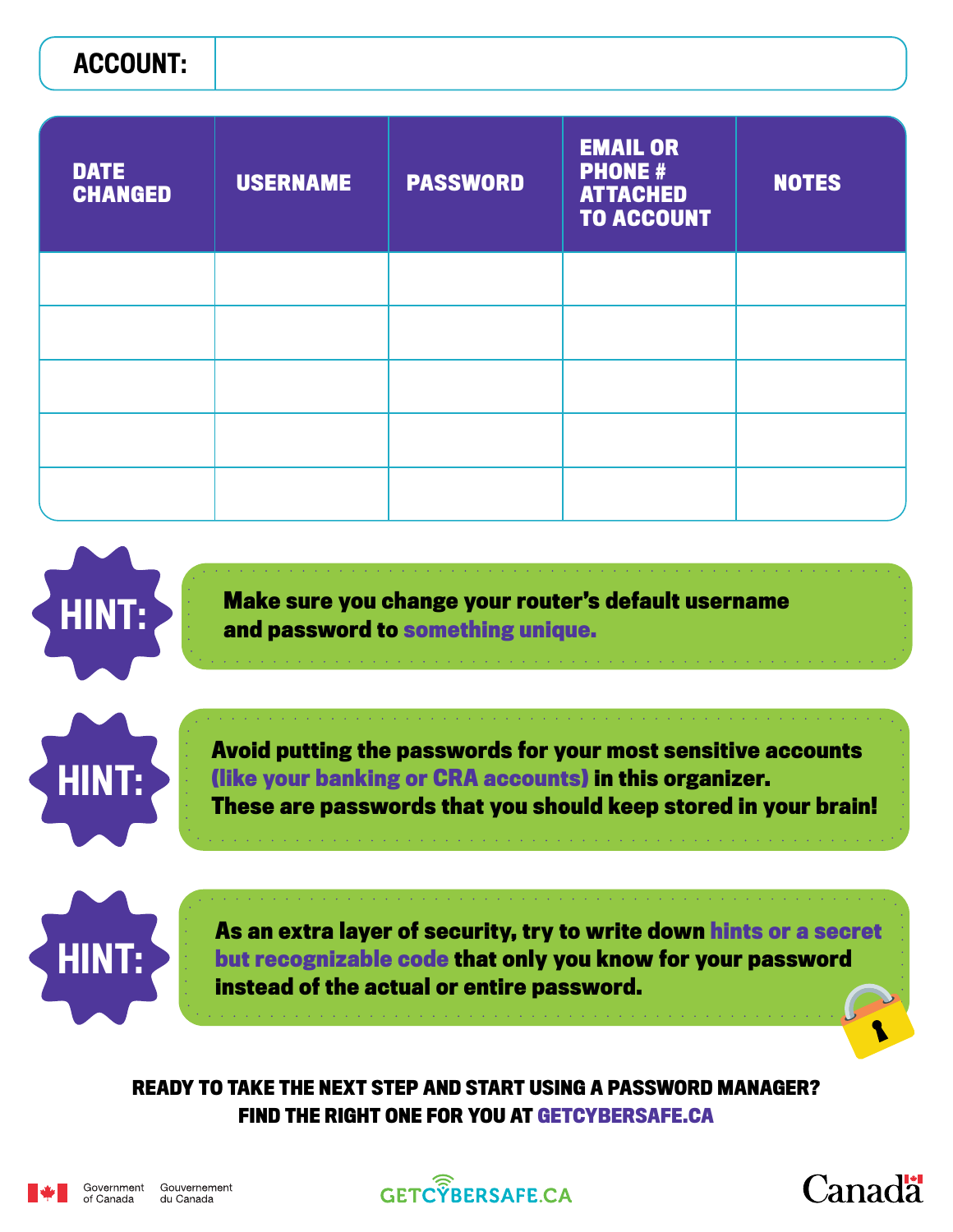## ACCOUNT:

| <b>DATE</b><br><b>CHANGED</b> | <b>USERNAME</b> | <b>PASSWORD</b> | <b>EMAIL OR</b><br><b>PHONE#</b><br><b>ATTACHED</b><br><b>TO ACCOUNT</b> | <b>NOTES</b> |
|-------------------------------|-----------------|-----------------|--------------------------------------------------------------------------|--------------|
|                               |                 |                 |                                                                          |              |
|                               |                 |                 |                                                                          |              |
|                               |                 |                 |                                                                          |              |
|                               |                 |                 |                                                                          |              |
|                               |                 |                 |                                                                          |              |
|                               |                 |                 |                                                                          |              |
|                               |                 |                 |                                                                          |              |
|                               |                 |                 |                                                                          |              |
|                               |                 |                 |                                                                          |              |
|                               |                 |                 |                                                                          |              |
|                               |                 |                 |                                                                          |              |
|                               |                 |                 |                                                                          |              |
|                               |                 |                 |                                                                          |              |
|                               |                 |                 |                                                                          |              |
|                               |                 |                 |                                                                          |              |

#### **READY TO TAKE THE NEXT STEP AND START USING A PASSWORD MANAGER? FIND THE RIGHT ONE FOR YOU AT GETCYBERSAFE.CA**